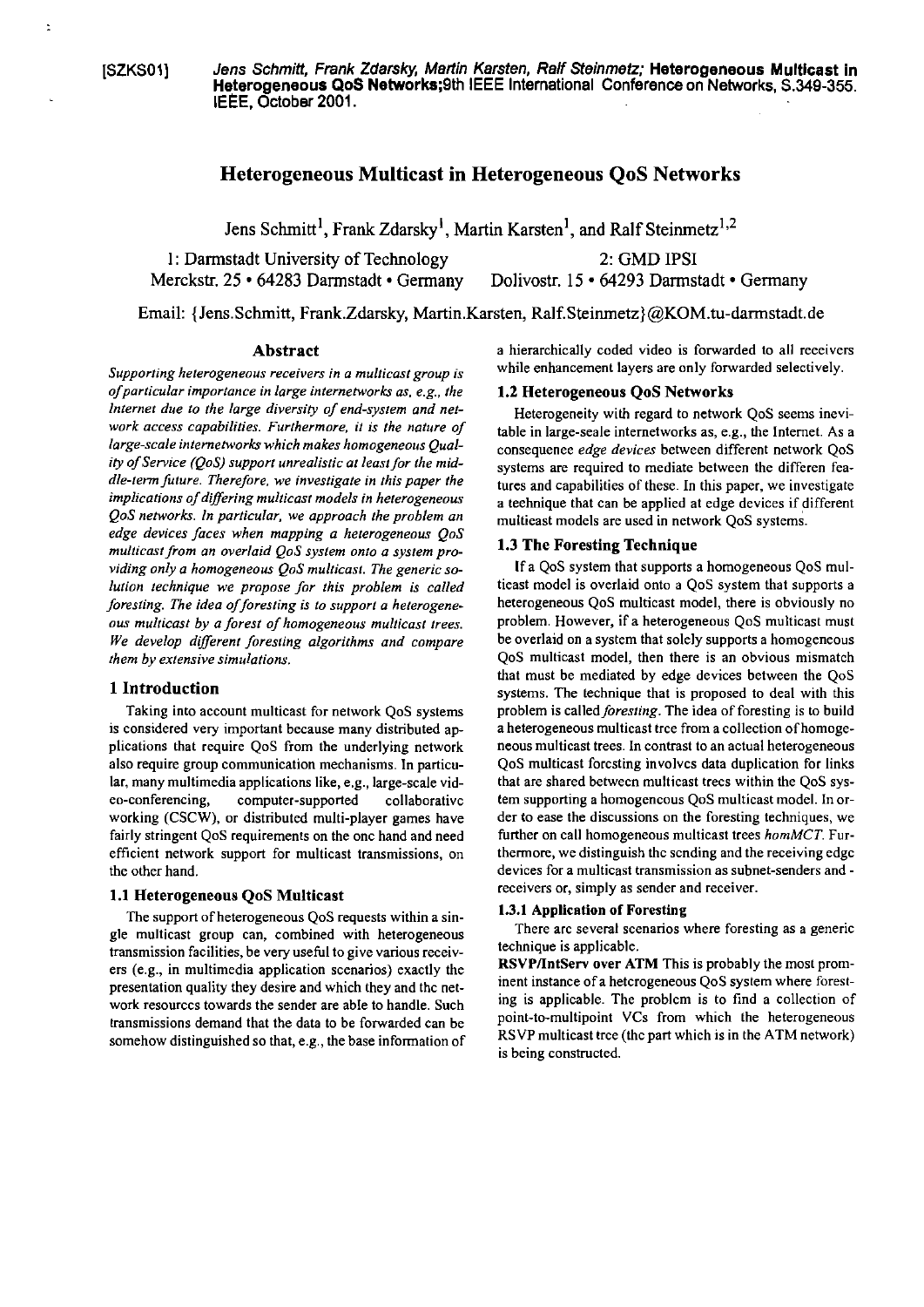RSVPlIntServ over DiffServ Sinee the philosophy of DifIServ is to kecp core routers simple it eonfliets with heterogeneous transmission as these require very eomplex filtering funetionality in routers. Thcrcfore, it is likely to expeet a DiffServ-based system not to support a heterogeneous QoS multieast model. However, this means that a hcterogeneous QoS system where an RSVPiLntServ- is overlaid on a DifTServ-based system requires the applieation of foresting.

Hierarchical RSVP/IntServ A backbone provider may choose **to** disallow hebrogeneous reservations despite using RSVPilntServ as its QoS architeeture due to missing filtering functionality in its high-speed routers. RSVP/ IntServ-based aecess providers eonnected to the backbone provider may leave the heterogeneous QoS features tumed on in their networks since their routers might be operating at a throughput that still allows for filtering to take place. Again, at the edge devices between the aecess and baekbone providers, foresting techniques can bridge this gap.

### 1.4 Outline

In the next section, we present existing approaches to foresting for one particular instance of the general problem: RSVP/IntServ over ATM. In Section 3, the foresting problem is given a more detailed investigation, particularly with regard to its inherent complexiiy. Different foresting strategies are then presented and motivated by some numerical examples in Section 4. However. in order to obtain a better understanding of the performance of foresting heuristics, we also perform large-scale simulations in Section **5,** before we then discuss some related work in Section 6 and draw some conclusions in Scction 7.

# **2 Existing Approaches for** RSVP **over ATM**

One instance of the heterogeneous over homogeneous multicast problem is for RSVP/lntServ over ATM and as such it has been taken up by the tSSLL (Integrated Services over Specific Link Layers) working group within the IETF. In particular, the following basic models to support heterogeneous RSVP/intServ reservations over an ATM subnetwork have been proposed in  $[1]$ :

Full Heterogeneous Model In the full heterogeneous model, point-to-multipoint VCs are prorided for all requested QoS levels plus an additional point-to-multipoint VC for best cffort rcceivers. This leads to a complete presewation of the heterogeneity semantics of RSVP but can become very expensive in tems of resourcc usage since a lot of data duplication takes place.

Homogeneous Model In the homogeneous modcl solcly one point-to-multipoint QoS VC is provided for all reccivers including the best-effort receivers. The QoS VC is dimensioned with the maximum QoS being requested. This model is very simple to implement and saves VC space in

eomparison to the full heterogeneous model but may waste a lot of bandwidth if the resouree requests are very different.

Another, quite different architeeture for mapping RSVP/ IntServ onto ATM is proposed in **(21:** 

Quantized Heterogeneous Mode1 This model supports a limited number of QoS levels. including the best-effort elass, for eaeh RSVP multicast session. Each QoS level maps into onc point-to-multipoint VC. While this proposal is an improvement over the very rigid models proposed by ISSLL, it says nothing about how to allacate the supported QoS levels for an RSVP multicast session. That means ihe concrete foresting strategy is left Open to an cdgc device.

# **3 The Foresting** Problem

In this section, we Want to look at the inherent complexity of foresting by first taking a statie view on the problem and then briefly diseussing the implications for the dynamic problem as it has to be faeed.

# 3.1 **stanc** View

In the static case, it is assumed that all subnet-receivers and their requests are known beforehand. Assume we have  $N$  different resouree request messages arriving at an ingress edge device. Suppose the receivers can be ordered by the sizc of their QoS requests (if that is reasonably possible, e.g., by regarding only their bandwidth requirements) and denote them from  $r_1$  to  $r_N$ , i.e.,  $r_1$  is the highest and  $r_N$  the lowest request. That means if we define  $q(r_i)$  as QoS requested by receiver  $r_i$ , then it applies that  $\forall i, j$  with  $i \leq j$ :  $q(r_i)$  $> q(r_i)$ . Call R the set of all subnet-receivers,  $R = \{r_1, ..., r_N\}$ and let

 $f(S,q)$  = cost for a homMCT with QoS q from the subnet-sender to all  $r \in S$ ;

$$
c(S) = f(S, q(r_{min}))
$$
 for  $S \subseteq R$ , with min being  
the minimum index of all  $r_i \in S$ .

That means  $c(S)$  represents the cost to set up a homMCT for a given set of subnet-receivers with differing QoS requirements, where the homMCT is dimensioned for ihe maximum QoS request (which is represented by the element with the minimum index in the set of subnet-receivers).

Call  $p = {R_1,..., R_n}$  a partition of R, if  $R_1 \cup ... \cup R_n = R$  and  $\forall i, j: R_i \cap R_j = \emptyset$ . Thus, the foresting problem is:

Find p of R such that 
$$
\sum_{i=1}^{n} c(R_i)
$$
 is minimized.

Such a partition is called a cost-optimal partition,  $p^{opt}$ .

Note that  $p = \{R\}$  is the homogeneous model whereas  $p = \{r_1\}, \dots, \{r_N\}$  is the full heterogeneous model from Section 2. To assess how difficult the foresting problem is, consider the size of the partition space,  $S<sub>P</sub>(N)$ :

$$
|S_p(N)| = \begin{cases} \sum_{k=0}^{N-1} {N-1 \choose k} |S_p(N-k-1)| & \text{if } N > 1 \\ 1 & \text{if } N = 0, 1 \end{cases}
$$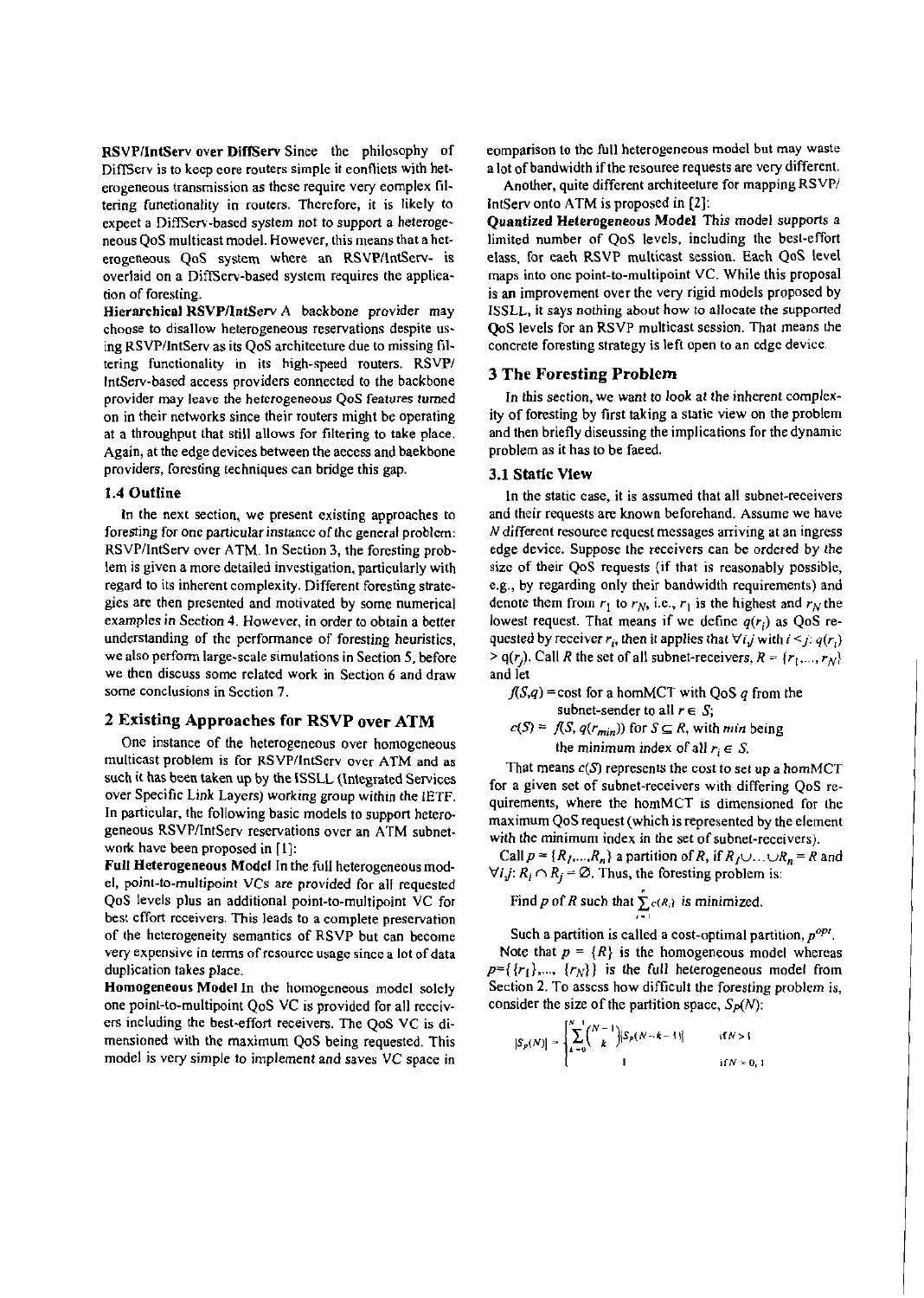This reeursive formula ean be explained by the observation that all partitions can be viewed as having  $r_1$  and a kelementary subset of the remaining  $(N-1)$  receivers as one homMCT and for the remaining homMCTs of the  $(N-k-1)$ receivers, we have  $|S_{\rho}(N-k-1)|$  alternatives (per definition). Some example values of  $|S_P(N)|$  are given in Table 1.

|  |  | 2 3 4 5 6 |  |  |                                                               |
|--|--|-----------|--|--|---------------------------------------------------------------|
|  |  |           |  |  | $ S_{P}(N)/ 2 5 15 52 203 877 4140 21147 115975 1.38x10^{9} $ |

Table 1: Growth of the partition spaee.

It is obvious that for a high number of different reservaiion requests, the partition spaee beeornes too large to be searched exhaustively while for smaller numbers, this should still be possible. Keep in mind that  $N$  is the number of different reservation requests which should be bounded by the number of sealing levels the data transmission system is able to support.

# **3.2 Dynamic** View

In the dynamic ease, which is the aetual problem, we need to investigate foresting strategies when the set of different receivers is changing in time, i.e., instead of  $R$ , we now have  $R^t$  with discrete time steps  $t = 0,1,2,...$  Thus, we can view the search for the cost-optimal partitions of *R'* as a series of static case foresting problems which. however, have a ccrtain relationship.

# **4 Heuristics for Foresting**

As we have illustrated in the preceding seetion, the forcsting problem represents a difficult problem, therefore we directly chose to look for heuristic techniques to approach it, since computationally intensive algorithms are prohibitive as foresting decisions lie on the control path of network QoS Systems.

Here, we distinguish between static and dynamic algoriihms. Static algorithms only look at the problem at a certain point in time and compute a certain partition independcnt of the currcnt partition. Hence, ihey need to be repeatcd whenever the sct of receivers changes in some way. Dynamic algorithms consider the current partition and try to evolve it in a way such that "good" partitions result.

# **4.1 Static Heuristics**

#### **4.1.1** Simple Static Heuristic

**A** greedy algorithm that operates on the sub-space of ordered partitions is given in Figure I. With link bandwidth consumption of a set of reccivers, we mean the sum of bandwidth consumptions per link for the homMCT which would bc built from the ingress edge device to the subnet-receivers while the rest of the notation is analogous to the definitions in Section 3 (with V and H as auxiliary sets of subnet-receivers and brackets instead of subscripts).

```
k = j = 1; V = R;WHILE (V NOT empty) DO //for all receivers
 R[k] = r[j]// start new homMCT
 V= V - rljl; 
 L' x INFINITY;
 WHILE (V NOT empty) ANU (L < L') D0 
 j_{++};
 H = union(R[k], r[j]);L = link bandwidth consumption of H;
 L' = link bandwidth consumption of R[k] +
     link bandwidth consumption of \{r[i]\}\;
 IF (L \leq L')R[kl - H; I/ adding successful 
   V = V - \{\min V\};
 ELSE 
   j--; // atart new partition 
   k++;
          Figure 1: Greedy algorithm.
```
The heuristic that is essentially applied by that greedy algorithm is to group togetber adjacent requests, where adjaeency is defined with respect to topology and resource reauirements (note that it is assumed that the receivers are ordered as deseribed in Section 3). This is due ro the observation that it makes little sense to have very different (with respect to their reservations) receivers in the same horn-MCT if they are far apart from each other because that would waste a lot of bandwidth for the part of the homMCT that is unique to a receiver with low resource requiremcnts. Obviously, the complexity of the greedy algorithm is **O(N)**  since for evcry receiver there is one decision in which subpartition to place it. This is, of course, a very low complexity compared to the state complexity of the problem as it has been presented in Section 3.

### **4.1.2** Numerical Example

To show what results can be achieved with this simple algorithm, considcr the example network in Figure 2 which represents a model of the topology of the NSFNet (National Science Foundation Network) backbone as of 1995 [3]. Let us supposc that the following reservations have bccn issued by the subnet-receivers:  $r[1] = 10$  Mb/s,  $r[2] = 8$  Mb/s,  $r$  [3] =4.5 Mb/s,  $r$  [4] =3 Mb/s and  $r$  [5] =2 Mb/s. Applying thc algorithm to the example network gives the partition:  $GA=\{\{r[1],r[2]\},\{r[3],r[4]\},r[5]\},$  with  $L(GA)=118$ 



Figure 2: NSF backbone as example network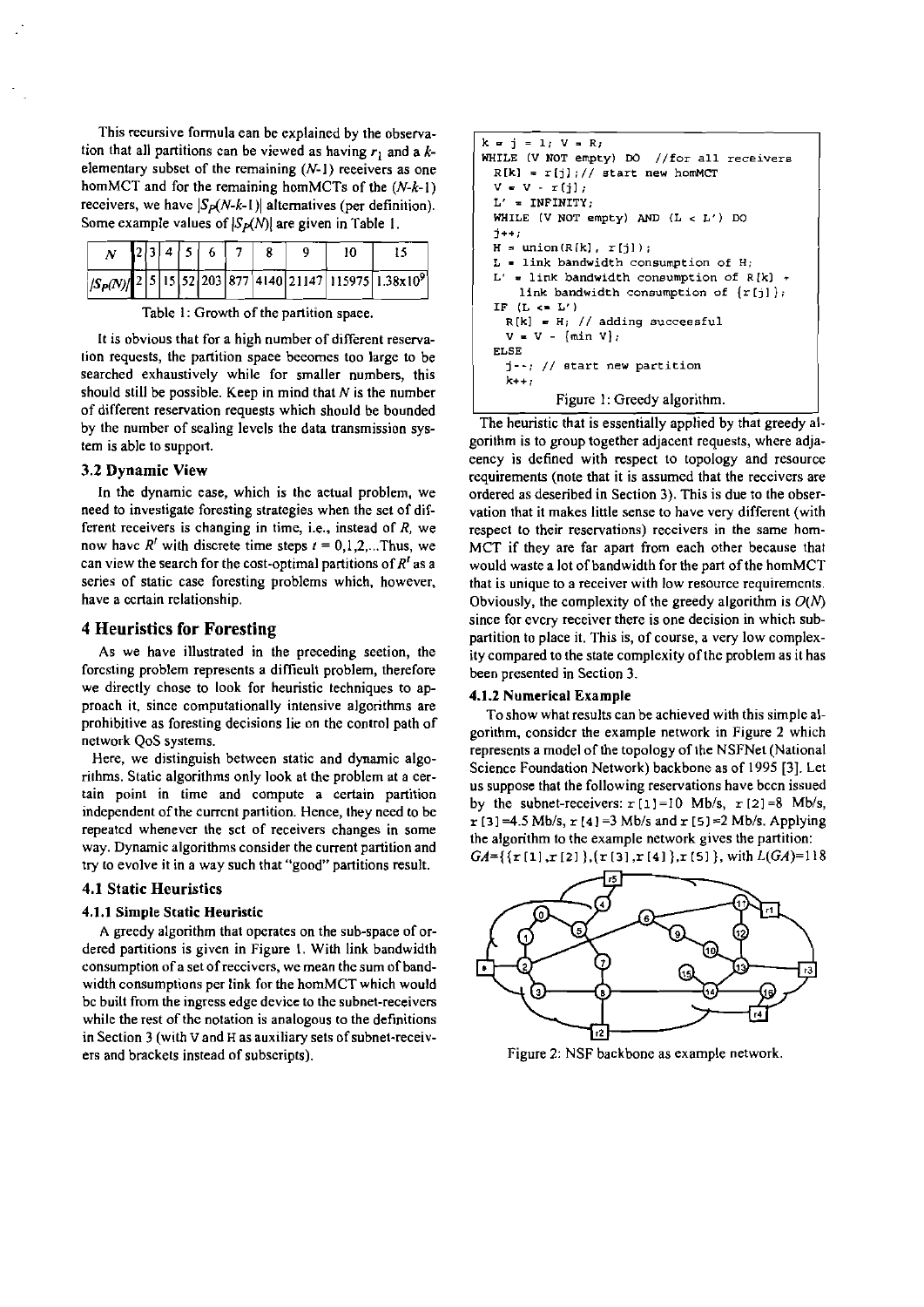as the sum of link bandwidth consumption of the three hom-MCTs (using classical minimum spanning trees for the eomputation of the homMCTs as an example routing slrategy). Comparc this to the full heterogeneous model from.  $FH=[r(1),...,r(5)]$ , with  $L(FH)=129$ , or to the homogeneous model,  $H = \{ \{r[1], ..., r[5]\} \}$ , with  $L(H) = 170$ . So,  $GA$  saves about 30% link bandwidth inside the underlying  $\cos$  system relative to H. Actually (as a total enumeration shows),  $GA$  is the optimal partition (with respect to link bandwidth consumption).

The greedy algorithm, of eourse, does not guarantee an optimal solution. Consider, for example, that  $r$  [3] =5 Mb/s and everything else unchanged. Then the algorithm gives  $GA = \{ \{r(1), r(2), r(3)\}, r(4), r(5) \}$  with  $L(GA) = 130$ but the optimal partition  $O = \{ \{r[1], r[2] \}, \{r[3], r[4] \},\}$  $r$  [5] } has  $L(O)=122$  (note that  $L(FH)=132$  and  $L(H)=173$ for this configuration).

# 4.1.3 lmproved **Ststic** Heuristic

While for the examples above, only ordered partitions were optimal, it should be noted that this is not neeessarily the case as the simple example in Figure 3 shows. Suppose that  $r(1) = 9$  Mb/s,  $r(2) = 5.5$  Mb/s and  $r(3) = 3$  Mb/s. Then the greedy algorithm gives  $GA = \{ \{r[1]\}, \{r[2]\}, \{r[3]\} \}$ with  $L(GA)=64.5$  whereas the optimal partition is  $O=\{\{r(1), r(3)\},\{r(2)\}\}\$  with  $L(O)=61.5$  ( $L(FH=G A)$  = 64.5,  $L(H)=63$ ). This pathology of the simple static heuristie is due to not taking into aceount the relative topologieal position of the subnet-receivers. **E** (*C)*=122 (note that  $L(r)$  files and  $L(r)$  files and  $L(r)$  files and  $L(r)$  files and  $L(r)$  files and  $r$  is the simple camples above, only ordered partitions in the series of static examples above, only ordered partit



Figure 3: Example of an unordered optimal partition.

An improvement of the simple heuristic is based on sorting the subnet-receivers not only according to their resouree requirements but also with respect to the distanee between them. The algorithm in Figure 4 generates such an ordering of requests. In this algorithm,  $r[i]$ . B denotes the eapaeity

```
sorted = FALSE;WHILE NOT sorted
  sorted = TRUE; 
  FOR i = 1 TO N-2IF (H(r[i],r[i+1])*(r[i],B - r[i+1],B)H(r[i], r[i+2]) * (r[i], B - r[i+2], B)exchange r[i+1] and r[i+2];
     sorted = FALSE;Figure 4: Distance-oriented sorting algorithm.
```
requested by subnet-receiver  $r[i]$  and  $H(r[i], r[i])$ denotes the number of links that are shared between the shortest path from subnet-sender to receiver  $r[i]$  and **r** [j]. **Ii** is assumed again that the receivers are initially sorted by their resouree requests. After the sorting of receivers is done in this fashion, the simple greedy algorithm is applied again to do the partitioning of reeeivers into hom-MCTs. Applying this improved algorithm to the example<br>given above now results in the partition given above now results in the partition  $DGA=\{r[1],r[2]\},r[3]\}.$  DGA is equal to O, and thus also aehieves  $L(DGA)=61.5$ . For the example given in Fig-Ure 2. the distance-oriented greedy algorithm results in the same partition as the simple version, which means that the distanee-oriented algorithm cannot guarantee optimality, either. The complexity of the distance-oriented greedy algorithm is  $O(N^2)$  since the computation of the shortest paths (e.g., using Dijkstra's algorithm) and the sorting algorilhm are  $O(N^2)$  operations whereas the partitioning is  $O(N)$ .

# **4.2 Dynamic Heuristic**

A disadvantage of applying the static heuristies independently to the series of static ease problems is that relationships between suecessive partitions are not taken into account. This might lead to a large number of membership changes for receivers. To remedy this problem the dynamic heuristie given in Figure 5 follows the rationale to search for

```
a partition in the "neighborhood" of the existing partition.<br>
Let \frac{ }{ } let \frac{ }{ } a \frac{ }{ } a a a x ecceiver;
let rnew be a new a receiver;<br>k = n+1:
M = \{rnew\};Lmin = link bandwidth consumption of M: 
 Fon i = 1 T0 n D0 //Eor all existing homMCTs 
   H = union(RIil, rnew):
   Linc = link bandwidth consumption of H -<br>link bandwidth consumption of R[i];
    I€ (Linc C= Lmin) // cheaper join faund 
      k = i;M = W;
      Lmin - Linc; 
 R[k] = M:
   Figure 5: Centralized dynamic heuristie algorirhm.
```
The dynamic algorithm tries to incrementally add a new receiver to one of the existing homMCTs or to Set up a new homMCT if this is "eheaper" with respect to link bandwidth eonsumption. The results of the dynamic heuristic are dependent on the order in whieh reeeivers make their reservations. Consider the example network in Figure 2 again. Suppose the receivers issue their requests **(as** in Seetion 4.1.2 with **r**[3]=5 Mb/s) in descending order of capaeity demands. The resulting partition is the one that is also generated by the static greedy algorithm However, if the reeeivers are assumed to issue their reservations in order of ascending capaeiiy, the resulting partition is becomes  $D=\{r[1], \{r[2], r[3], r[4]\}, r[5]\}$  with  $L(D)=124$ .

While this is not the optimal partition  $(L(O)=122)$ , it is better than the partition ealculated by the static greedy heuristic  $(L(GA)=130)$ .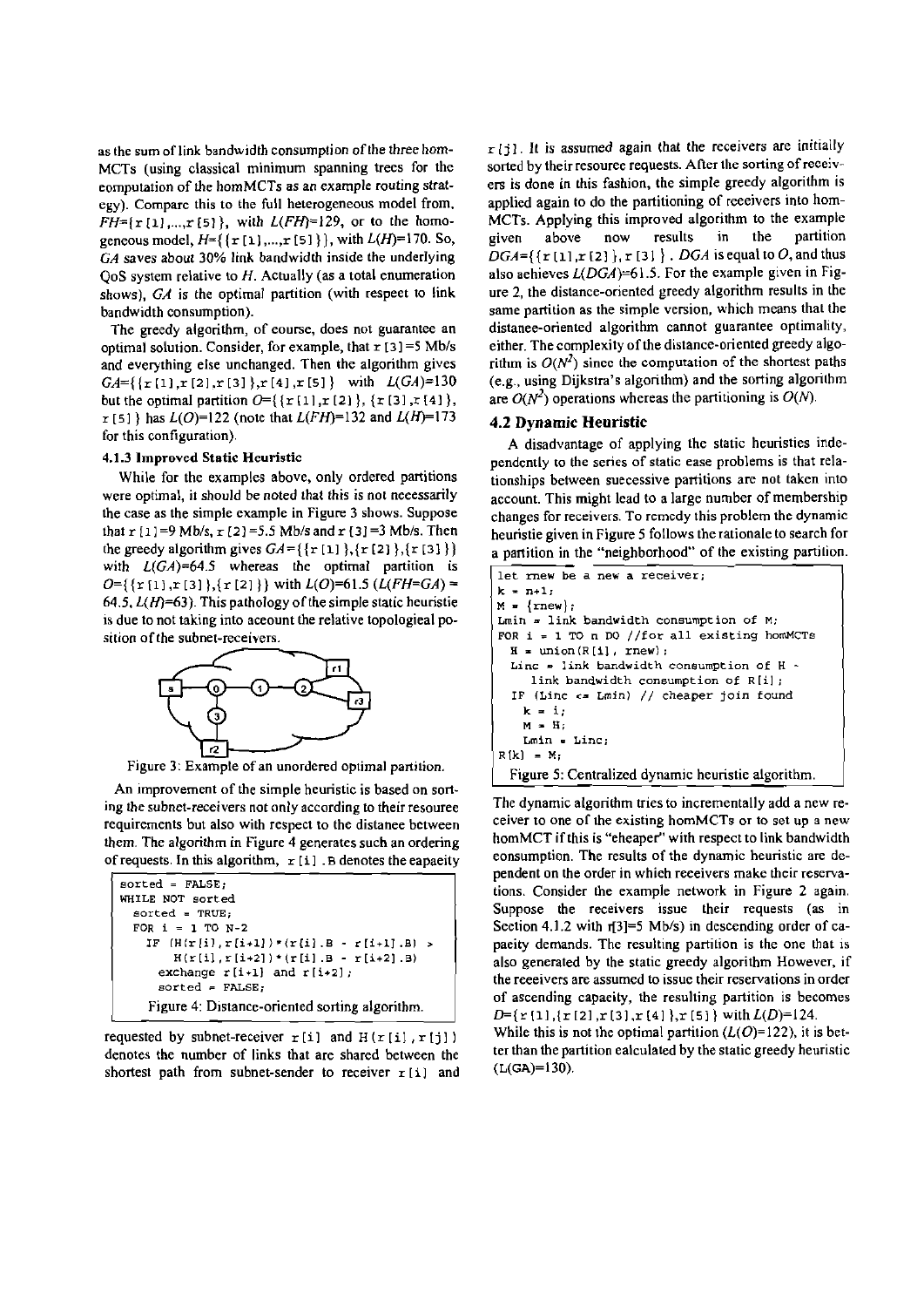

Figure 6: Bandwidth savings relative to homogeneous model.

# 5 Simulations

While in the preceding sections several foresting algorithms have been presented and some illustrative examples have been used to give an intuition of how these might perform, we now present more thorough results from extensive simulations of the foresting problem.

## 5.1 Simulations Setup

All of the simulation experiments are based on topologies produced by Waxman [4] and TIERS [5] topology gencrators. For both methods three topologies have been generatcd. For the hierarchical network models produced by the TIERS gcnerator, the topologies vary in the numbcr of nodcs in the core and access levels as wcll as in the degrec of cdge redundancy that is introduced within and between the levcls. For the flat networks produced by the Waxman generator. thc topologies vary in the number of nodes and the density of edges to nearby as well as distant nodes. All simulations are repeated until thc length of the 95% confidence interval falls below 0.1% of the sampled value.

In order **to** compare different strategies, the homogeneous model described in Section 2 is otten used as refercnce value for the outcome of foresting strategies.

# 5.2 Simulative Experiments

# Experiment 1: Possible Savings in Different Topologies

In this first experiment, it shall be analyzed which savings are principally possible by using intelligent foresting strategies instead of the very simple schemes proposed in Section 2. We compare the optimal foresting strategy, i.e., one that always computes the currently optimal partition whencver a change occurs, with the homogcneous and heterogeneous model. Furthermore, we evaluate the resource consumption of these with the "ideal" situation where the underlying QoS System would offer a hcterogeneous multicast model. In every simulation, 8 nodes are chosen randomly, each one of them acting as sender in one multicast group and as a potential receiver in the 7 others. Additionally 8 nodes are chosen cxclusively as potential receivers in

all multicast groups, so that the dynamic reservation scenarios range from 1 to 15 receivers per group. However, due to the high computafion times for searching the whole partition space, the optimal foresting algorithm has to be resiricted to only calculate partitions for up to 7 receivers. Per tick of thc simulation clock, every receiver has the chance of scnding a request for adding, dropping, or changing a reservation to all of the multicast groups. The probabilities for doing so were set to 0.2, 0.15, and 0.4 respectively. The amount of rcquesied capacity in existing or modificd requests is selected in stcps of 0.5 Mb/s up to a maximum of 10 Mbis from a uniform random distribution.

Figure 6 shows thc sampled results for the different strategies with respect to link bandwidth consumption for both kinds of topologies. The x-aais reprcsents the number of receivers with bandwidth rcservations while lhe y-axis indicatcs how much link bandwidth could be saved by the different approachcs relative to the homogeneous model. As can be secn, thc different topologies lead to very different results. While in the flat topologies, the optimal foresting strategy can save up to 33% over the homogeneous model, it only saves up to 18% in the hierarchical topolagies. On top of that, it can be observed that the full heterogeneous model performs well in flat topologies whereas in thc hierarchical topologies, it performs even worse than the homogeneous model. Intercstingly. the ideal scenario with a heterogeneous multicast model offcred by the underlying QoS systcms is not so sensitive to thc topologics.

#### Experiment 2: Performance of the Heuristics

Now, let us take a closer look at the performance of ihe heuristics that have been introduced in the preceding section. So, onc issuc is how much of the savings thcse heurislics actually achieve and anothcr issue is how they compare to each other. The same settings as in the previous experiment are used. Figure 7 shows the simulation results for all of the hcuristics (again relative to the homogcneous model).

Besides thc two static heuristics based on the grcedy algorithm of Section 4.1 which, however, diffcr in their sorting